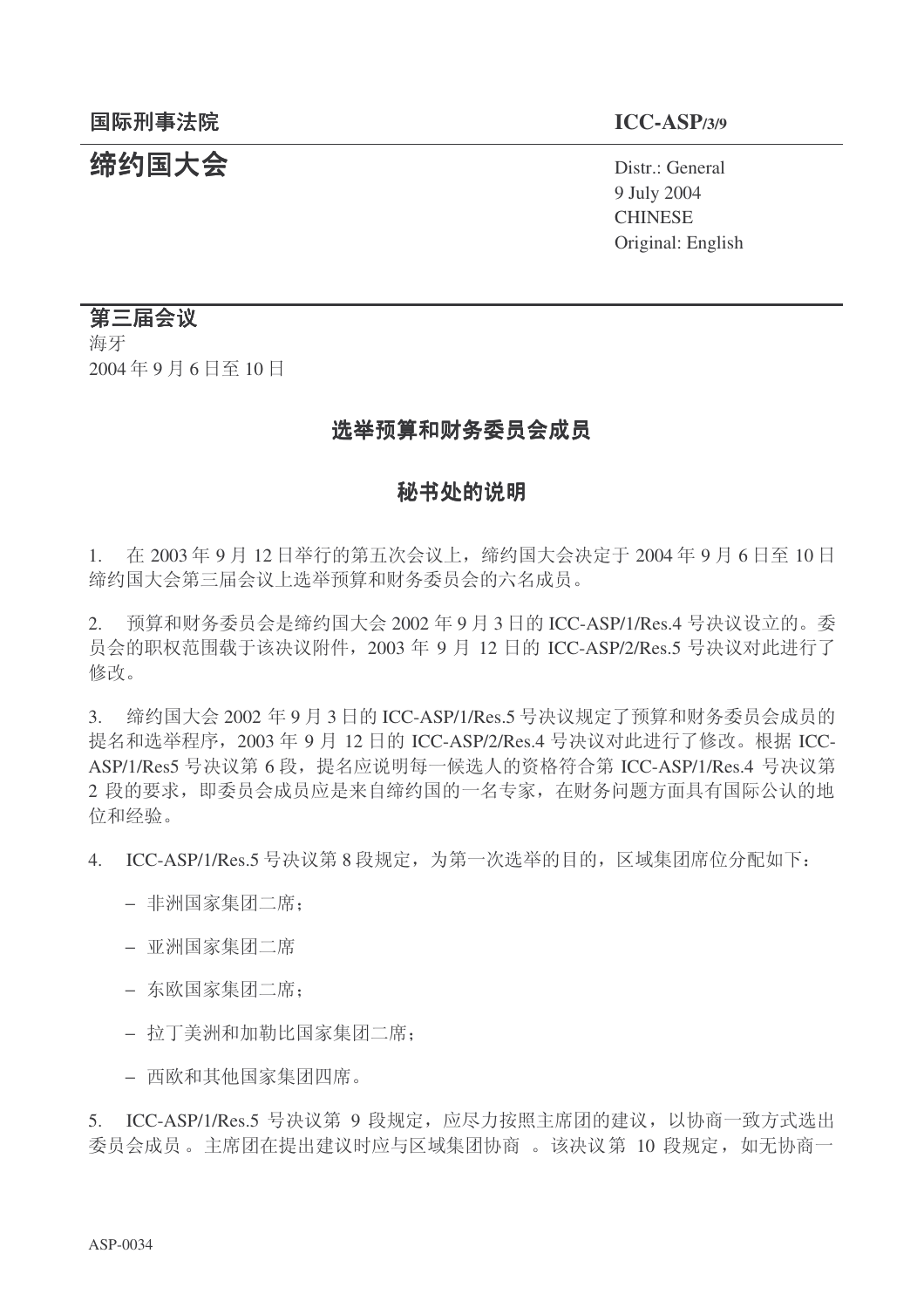ICC-ASP/3/9

Page 2

致, 选举应视为实质性事项, 须依照《规约》第112 条第 7 款第 1 项的规定行事。该条规定 如下:

"7.每一缔约国应有一票表决权。大会及主席团应尽力以协商一致作出决定。无法达成 协商一致时, 除非本规约另有规定, 应以下列方式作出决定:

(a) 有关实质性事项的决定, 必须由出席并参加表决的缔约国三分之二多数通过, 但进行表决的法定人数, 必须是缔约国的绝对多数。"

6. 根据 ICC-ASP/1/Res.5 号决议第 11 段, 选举以无记名投票进行。如果候选人人数同需 要填补席位数相同, 或有关区域集团支持候选人, 则可免去此规定, 除非有代表团具体要求 就某一选举进行表决。

7. 决议第 12 段规定, 每一集团得票最多而且获得出席并参加表决缔约国三分之二多数票 的候选人当选, 但须以缔约国绝对多数构成进行表决的法定人数。至于当选成员任期的排 列, 根据该决议第13 段的规定, 应由缔约国大会主席抽签决定。

8. 依照 ICC-ASP/1/Res.5 号决议第 13 段于 2003 年 9 月 12 日进行了抽签, 结果是委员会下 列成员(按姓名英文字母次序排列)的任期将于2005年4月12日结束:

Eduardo Gallardo Aparicio 先生 (玻利维亚)

Peter Lovell 先生 (大不列颠及北爱尔兰联合王国)

John F.S. Muwanga 先生 (乌干达)

Karl Paschke 先生 (德国)

Inna Šteinbuka 女士(拉脱维亚)

Michel-Etienne Tilemans 先生(比利时)

9. 根据缔约国大会 2003年 9月12日举行的第五次会议的决定,候选人提名期为 2004年3 月1日至6月30日。到截止之日共收到了七项提名。

10. 在七项提名中, 非洲国家集团提出二项: 东欧国家集团提出一项: 拉丁美洲和加勒比国 家集团提出一项: 西欧和其他国家集团提出三项。

11. 根据 ICC-ASP/1/Res.5 号决议第 7 段, 按姓名英文字母次序编制的提名候选人名单连同 所附文件载于本说明附件。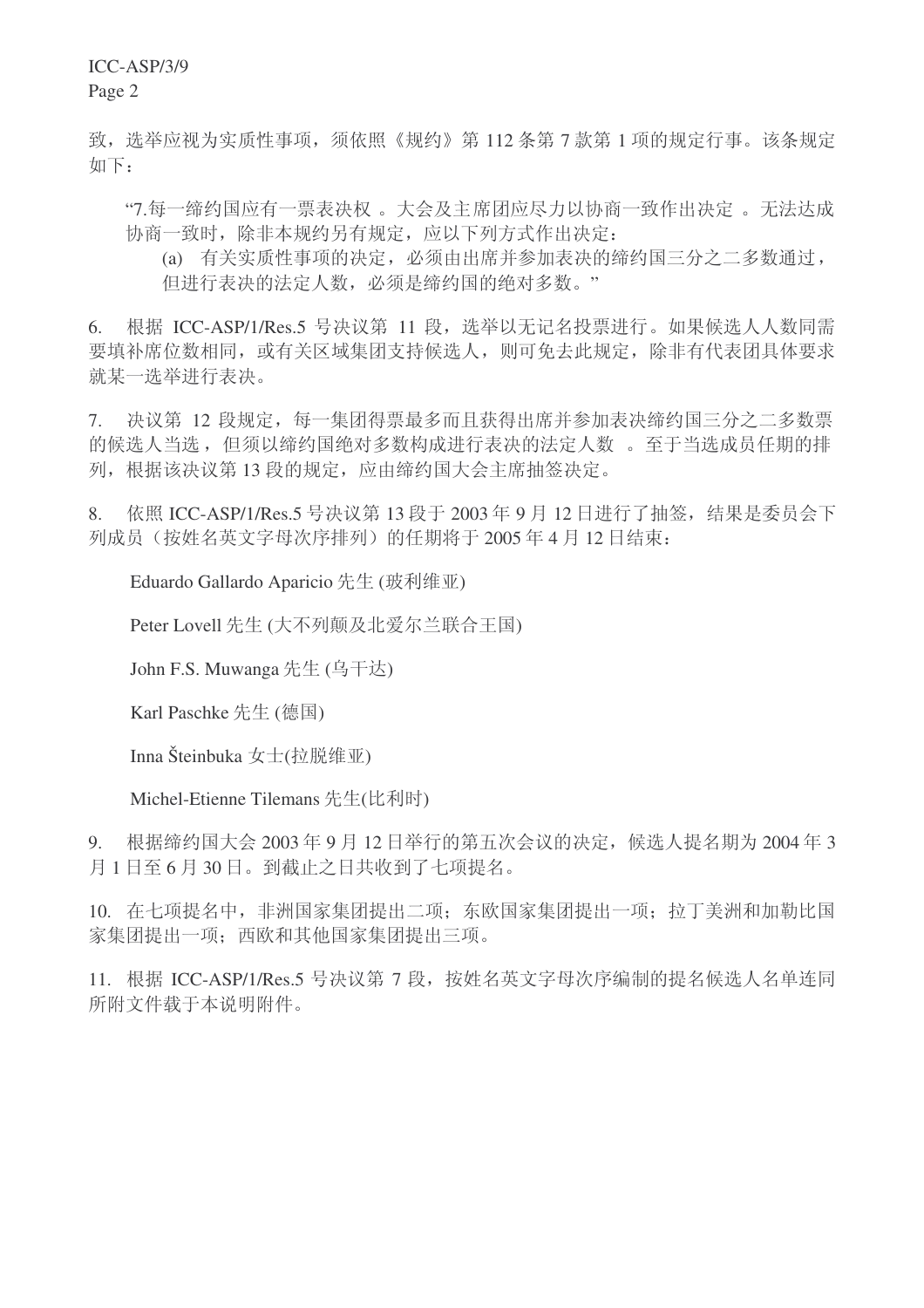## 附件

[原件: 英文/法文]

# 按姓名英文字母次序排列的候选人名单(附简历)

目录

| 页次<br>姓名和国家 |                                 |    |  |  |
|-------------|---------------------------------|----|--|--|
|             |                                 |    |  |  |
|             | 2. 加亚尔多•阿帕里西奥, 爱德华多•E. (玻利维亚) 6 |    |  |  |
|             | 3. 洛弗尔, 彼德(大不列颠及北爱尔兰联合王国)  8    |    |  |  |
|             |                                 | 10 |  |  |
|             |                                 |    |  |  |
|             |                                 | 16 |  |  |
|             |                                 |    |  |  |

## \* 即提名国, 除非另有说明。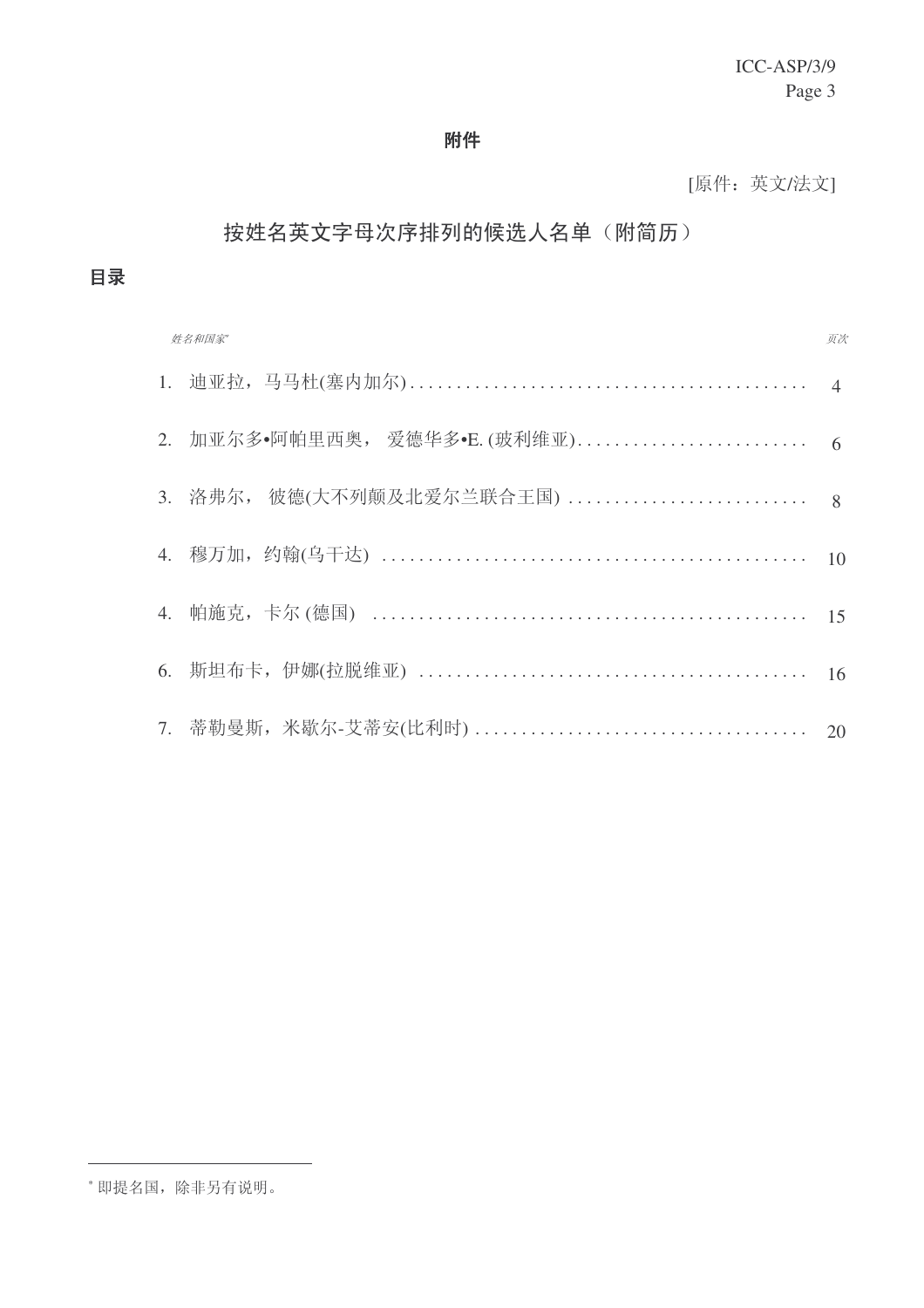#### 1. 迪亚拉, 马马杜(塞内加尔)

[原件: 法文]

#### 普通照会

寒内加尔常驻联合国代表团向国际刑事法院缔约国大会秘书处主任致意,并在 2004 年 3 月 31 日递交关于预算和财务委员会即将在 2004 年举行的第三届会议选举的六名成员的照 会 ICC-ASP/3/CBF/N 之后, 荣幸地提名马马杜•迪亚拉先生为候选人, 他是外交部秘书长技 术顾问。

附上他的简历。

[原件: 英文/法文]

### 简历

| 出生日期: | 1948年6月5日                                                      |
|-------|----------------------------------------------------------------|
| 出生地点: | 塞内加尔,蒂耶斯                                                       |
| 国籍:   | 寨内加尔                                                           |
| 性别:   | 男                                                              |
| 婚姻状况: | 已婚,有四个子女(从24岁至32岁)                                             |
| 获奖情况: | Chevalier de l'Ordre du Mérite (塞内加尔, 1983)                    |
|       | Sun Rays Order of the Sacred Treasure ( $\exists$ $\&$ , 1988) |
|       |                                                                |

#### 学历

- 2000年: 伦敦商学院硕士(金融专业), 联合王国, 伦敦。主修: 货币经济学, 销售沟通, 管理会计学, 人力规划, 先进国际销售, 个案研究, 公司规 划, 研究方法, 财务管理, 计算机概念。
- 1969-1971 年: 行政和外交学业毕业证书: 国家行政管理学校, 塞内加尔, 达喀尔。主 要学业: 外交法和实践。行政法和公共财政。

1956-1969年: 中学毕业证书。

#### 工作经历概述

- 2000 年至今: 外交部秘书长行政及财政事务顾问, 达喀尔。
- 1994-2000 年: 塞内加尔使馆(联合王国) 经济参赞, 负责促进贸易和旅游及其他双边 合作事务。
- 1993年6月-12月: 外交部行政和财务司长(达喀尔), 负责监督外交部的行政、财务和会 计服务。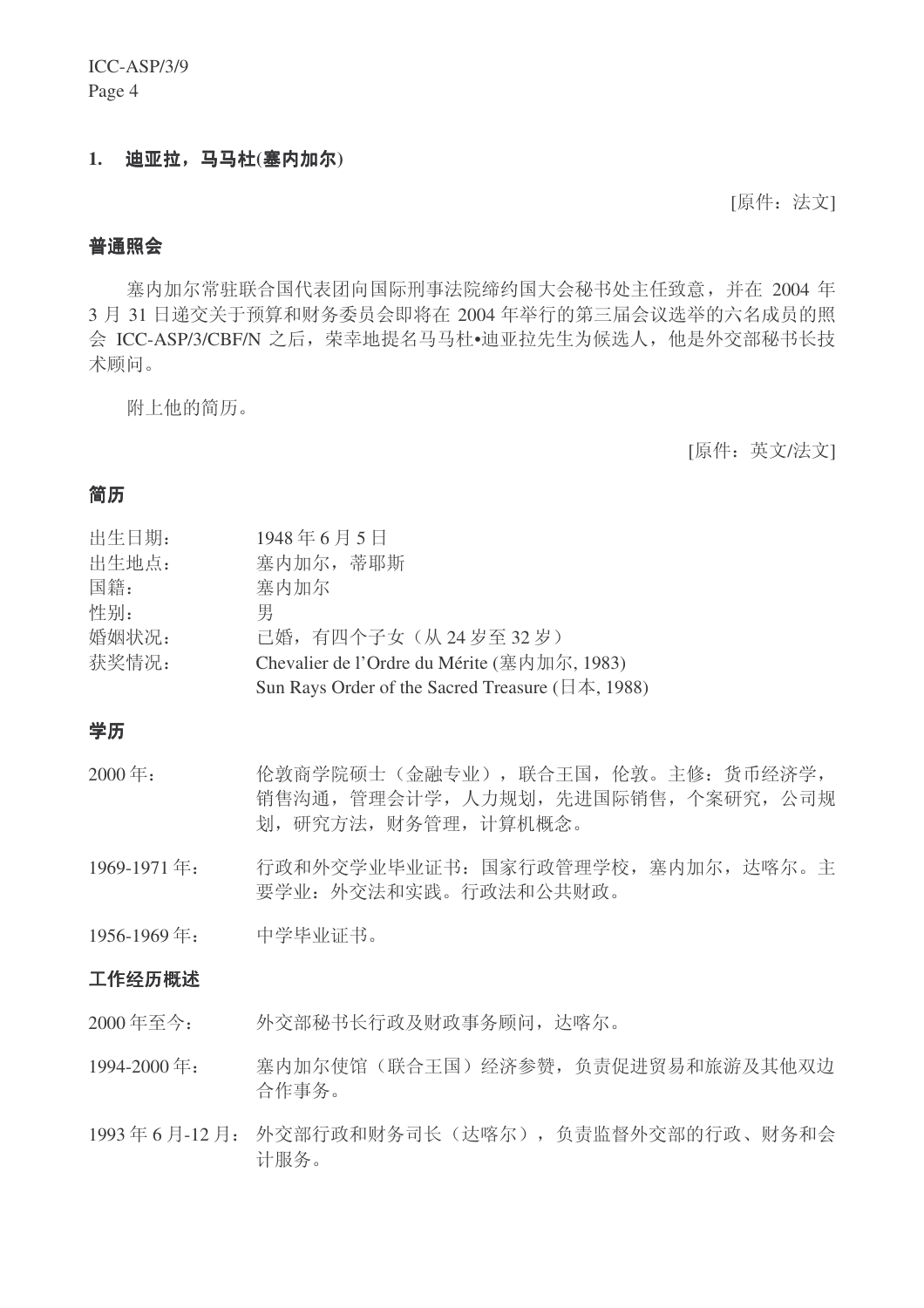- 1991-1993年: 外交部行政和财务司副司长, 预算和财务管理司司长。
- 1987-1991 年: 塞内加尔使馆(日本, 东京) 经济和财务参赞, 负责双边合作, 促进贸 易和旅游及与非政府组织的关系。兼任使馆财务参赞。
- 1985-1987年: 塞内加尔使馆(沙特阿拉伯,利雅得)财务一等秘书,负责与沙特发展 基金和伊斯兰银行的关系。
- 1981-1985年: 外交部(塞内加尔,达喀尔)财务司司长,负责外交部中央和对外服务 的预算和财务管理。
- 1979-1981 年: 塞内加尔使馆(扎伊尔,金沙萨)财务一等秘书。
- 1974-1979年: 塞内加尔使馆(埃塞俄比亚,亚的斯亚贝巴)财务一等秘书;在非洲联 盟组织预算和财务咨询委员会和联合国/非洲经济委员会执行委员会中 代表其使馆。
- 1971-1973年: 外交部(塞内加尔,达喀尔)初级官员,后为国际公约和协定处处长, 美洲事务处处长。
- 1970年6月1日: 外交部和财政部培训生。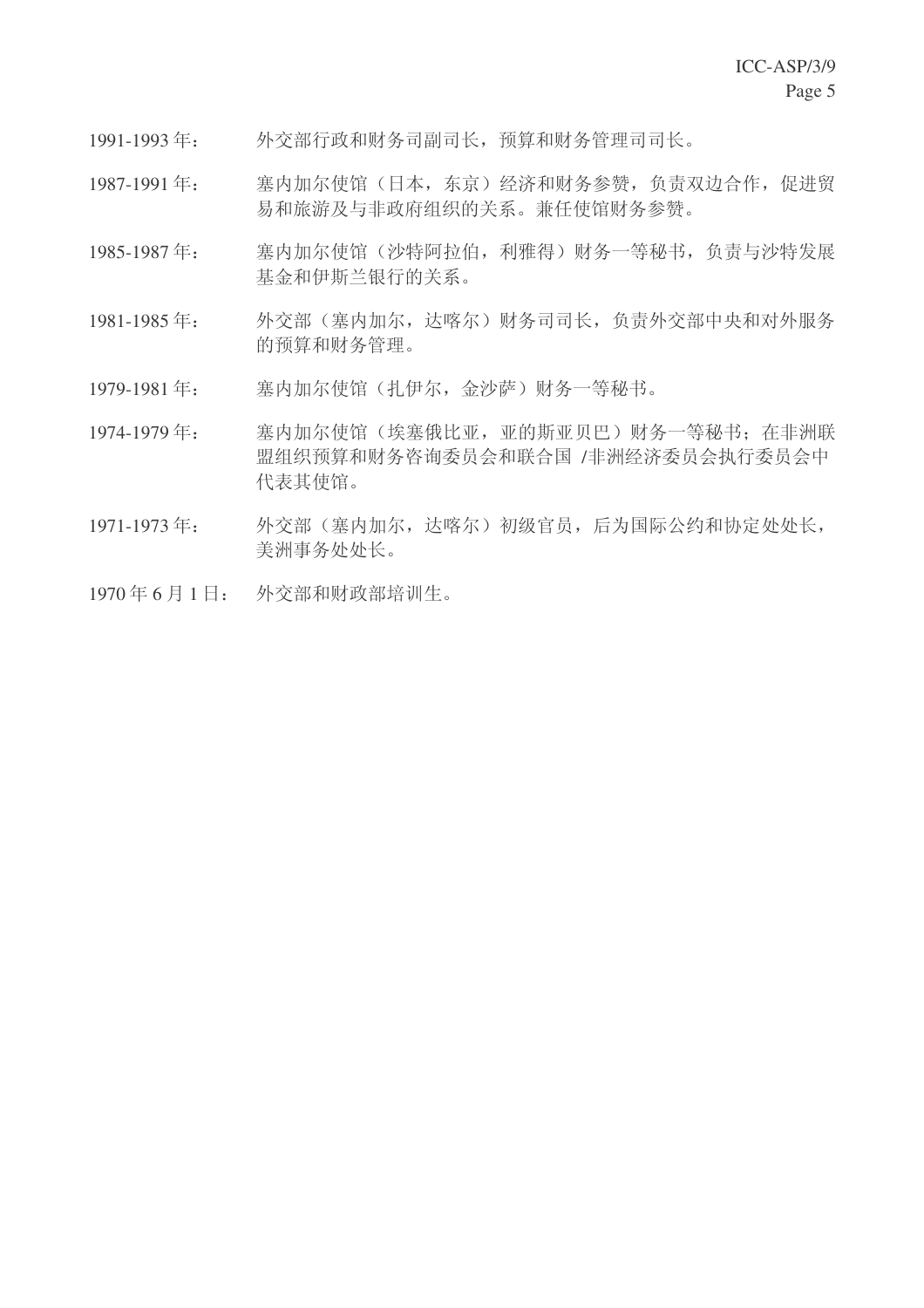#### 2. 加亚尔多•阿帕里西奥, 爱德华多•E. (玻利维亚)

[原件:英文]

#### 普通照会

玻利维亚共和国大使馆向罗马规约缔约国大会常设秘书处致意,并荣幸地告知玻利维亚 政府决定提名爱德华多•E.加亚尔多•阿帕里西奥先生为国际刑事法院预算和财务委员会职位 连任的候选人。选举将在定于2004年9月6日至10日举行的罗马规约缔约国第三届会议期 间进行。

加亚尔多•阿帕里西奥先生是一名具备国际刑事法院财务 及行政方面知识和经验的专业 人员。

从 1999年到 2001年, 出席了预算和财务委员会在纽约和在海牙举行的会议。另外, 从 1999 年至 2001 年, 加亚尔多先生还是玻利维亚在联合国大会第五委员会(预算和财务)的 代表, 在此期间他积极参加了联合国预算和会费问题的谈判。同时, 直到 2004 年 1 月, 他 还是联大第二委员会(经济)的代表。

附上加亚尔多•阿帕里西奥先生的个人简历。

#### 简历

出生日期和地点: 1971年9月9日, 玻利维亚, 拉巴斯。

学历: 1997-1999 年 玻利维亚圣安德雷斯马约尔大学, 国际经济和一体化关系 硕士-CIDES-UMSA。

1994-1996年 玻利维亚外交学院学习国际和外交关系。

1989-1993年玻利维亚圣安德雷斯马约尔大学经济学学士学位。

1989-1994 ᑈ

专业资历: 2003-2004年 国际刑事法院预算和财务委员会成员, 纽约和海牙。

1999-2001 年 出席联大第五委员会(预算和财务) 的玻利维亚代表, 纽 约。

1999-2004 年 1 月 出席联大第二委员会 (经济) 的玻利维亚代表, 纽 约。

2000-2001 年 出席经济和社会理事会的玻利维亚代表。

其他经历: 1998-1999 年 外交和宗教事务部, 主管统计和经济问题及双重征税和促 进投资协定的谈判。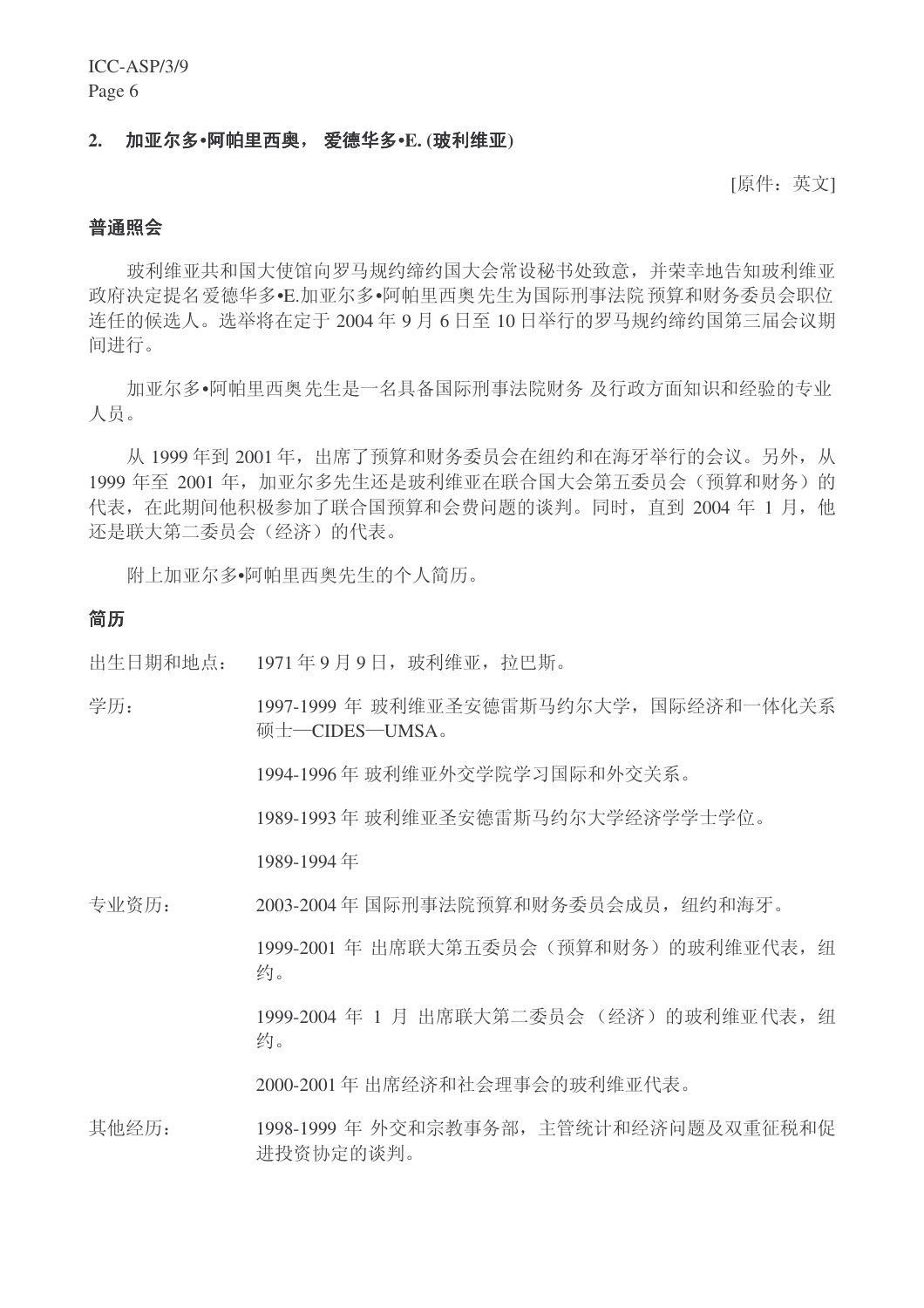1996-1998年外交和宗教事务部促进出口局促进出口方面的官员。

1996-1999 ᑈ

语文: 西班牙文和英文。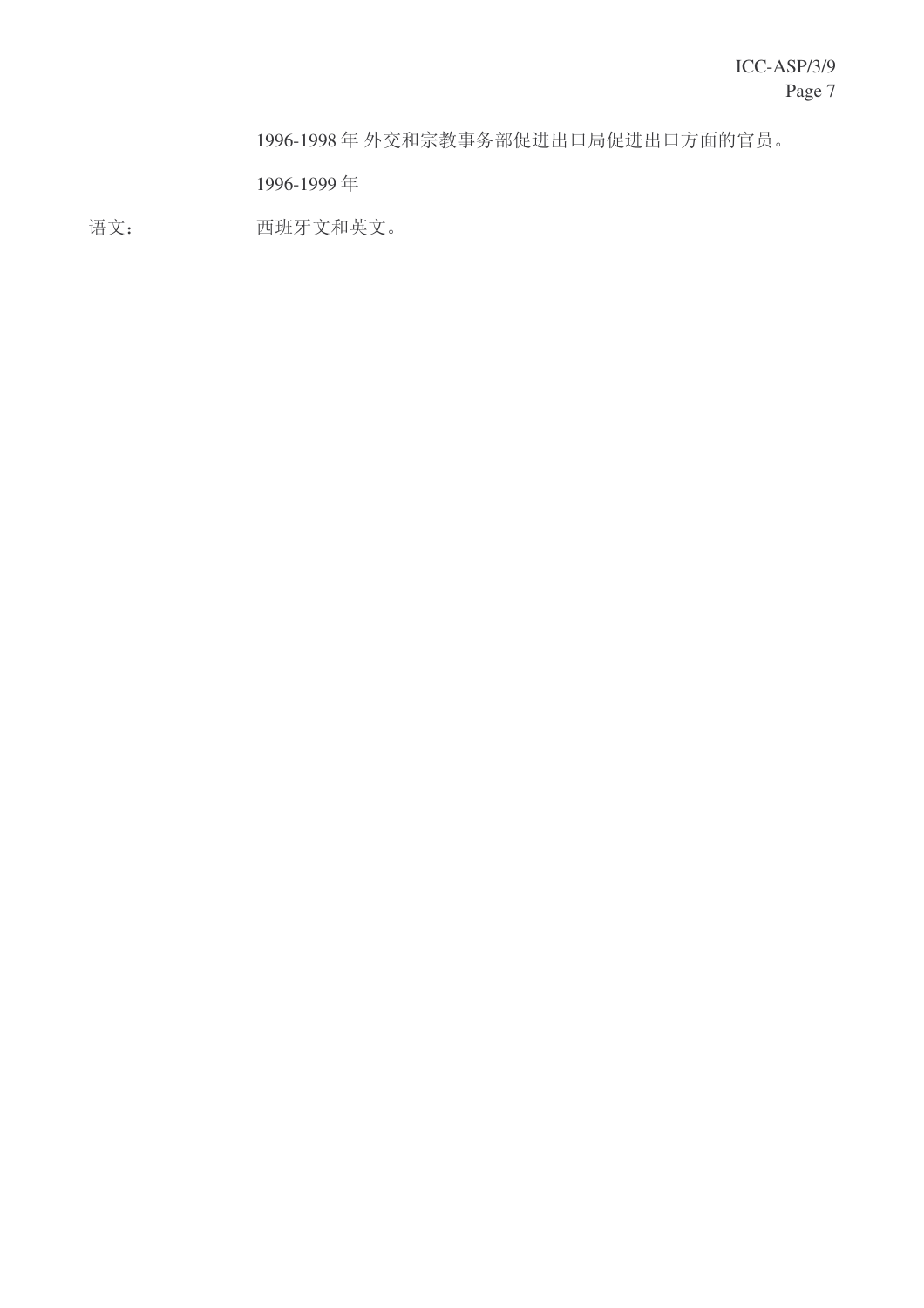#### 3. 洛弗尔,彼得(大不列颠及北爱尔兰联合王国)

[原件:英文]

#### 信

我荣幸地提及照会 ICC-ASP/3/CBF/N, 并谨告知联合王国决定提名彼得•洛弗尔先生为 国际刑事法院预算和财务委员会职位改选的候选人。选举将在定于2004年9月6日至10日 在海牙举行的缔约国大会第三届会议期间举行。

随信附上洛弗尔先生的简历。

考林•巴德(签名)

大不列颠及北爱尔兰联合王国驻荷兰大使

#### 简历

关于候选人应是公认的专家并具有国际一级财务经验的要求,我愿提请注意这一事实, 即, 洛弗尔先生作为英国法院事务处财务 主任管理 13 亿美元的预算。在他整个职业生涯 中, 他具有司法机构财务和管理的丰富经验, 并曾积极参与指导改善资源管理和预算编制程 序方面的改革。自从预算和财务委员会于 2003 年成立起来, 他以杰出的表现出席了委员会 的历次会议。

出生日期: 1953年6月25日

#### 专业资历

在法院事务处总部和小组一级财务管理和规划方面有良好的业绩。具有皇家法庭、郡法 院和高等法院的广泛业务经验。具有下列各方面的成功记录: 指导通过改善资源管理和预算 编制程序方面的改革;调整财务职能,设立有关机构并进行管理结构审查;并推动大型私人 资金倡议/提供各种财政和信息技术服务的外包合同。作为从现金到增长资金核算工作的一 部分, 提出了包括改组资源和规划司在内的一些重要倡议。

曾代表法院事务处与国际司法界(包括英联邦、南美和要求加入欧洲联盟的波兰、拉脱 维亚、捷克共和国等国、哥伦比亚、匈牙利、前南斯拉夫、印度尼西亚等)人士一起出席了 一系列关于财务管理和安排的各种研讨会和介绍会。他在欧盟法尔项目开始前访问了斯洛伐 克和保加利亚、在皇家公共行政学院发表有关财务管理和改革法院行政管理的演说(在座的 有卢旺达、寨浦路斯和阿曼等国的代表)、与俄罗斯司法部进行联合方案和为英国中欧和东 欧学会向东欧国家作了若干次有关法庭管理的介绍。当前正与斯洛伐克法官协会一起工作。 自 2003年以来一直是预算和财务委员会成员。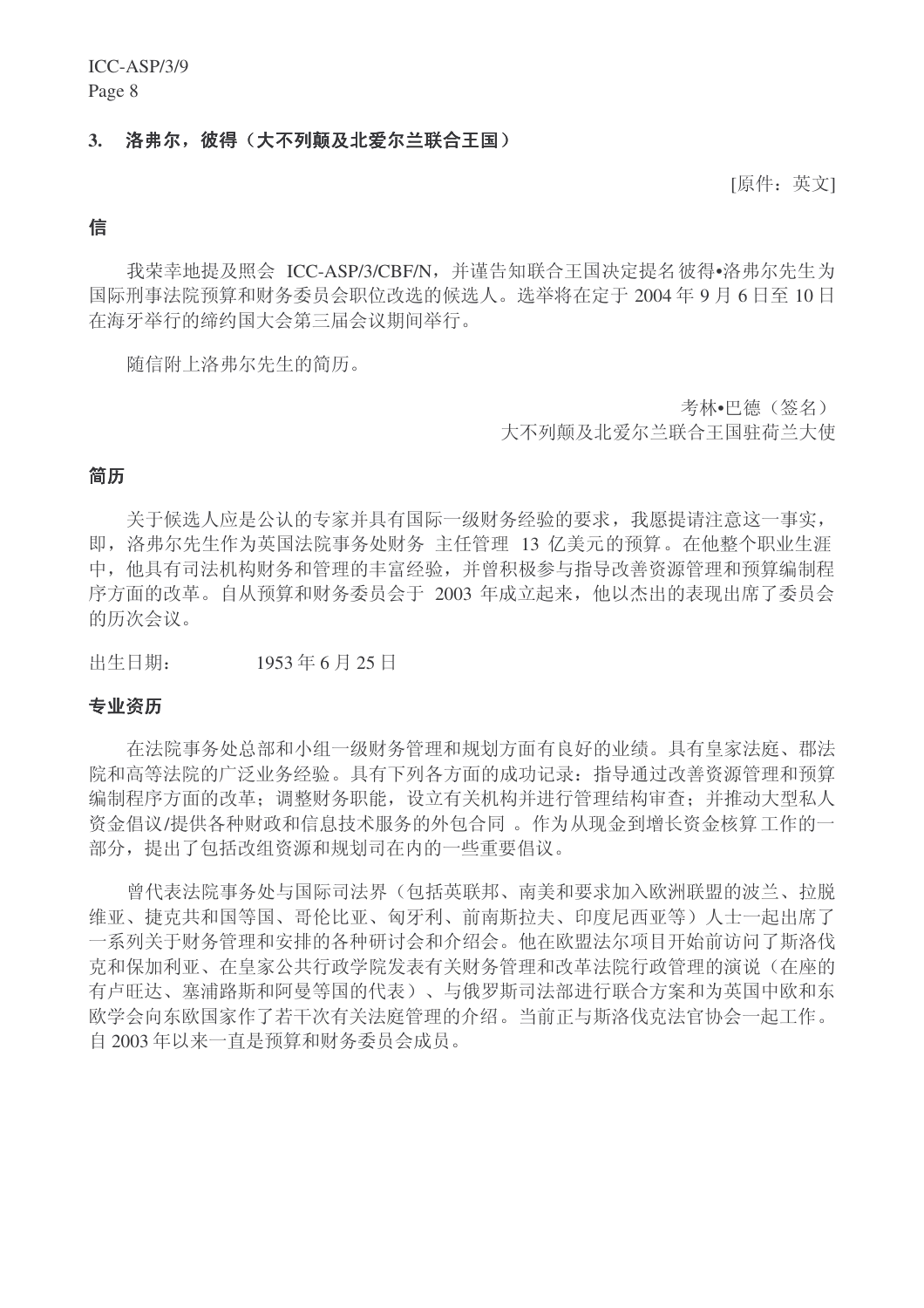## 有关资历

2002 年 10 月至今, 英国法院事务处财务主任。就所有财务事项(预算额为 8.5 亿英 镑)向行政主管和法院事务局负责,包括根据政府的目标分配预算、编制账目、就各种现代 化方案提供咨询意见和讲行投资评估以及为补偿民事法庭费用确定手续费。

2001 年 10 月-2002 年 10 月, 外勤事务主管。负责将资源(4 亿英镑) 分配给各业务领 域,并确立组织目标。不断监测财务和业务业绩,包括同司法机关协商法院经费筹措各方面 的问题。

1999年11月-2001年10月, 法院事务处财务副主任。协调法院事务处支出审查工作。 向预算负责人分配款项、监测财务和业务业绩。将法院经费管理处的财务职能从官方托管理 人转移给法院事务处。管理外包方案和欧元筹备小组。

1997年11月-1999年11月, 资源核算管理信息系统方案主管。全面管理资源核算管理 信息系统私人资金倡议/方案外包。管理 Oracle 财务执行阶段的工作。建立不断进行的发展 和执行工作的管理体系结构。审查资源核算管理信息系统的全面管理结构并设立服务提供监 测股。编制和监测年度预算(约 0.14 亿英镑)。实施统一支付选举所涉费用和法律援助费 用, 包括收取司法手续费和以收取的费用作为工作人员经费的办法。

1992年12月-1997年11月, 资源和规划处。拟订法院事务处支出计划。将资源分配给 预算负责人。拟订将资金筹供同影响费用的因素和计划的活动挂钩的分配办法。监测业绩。 在法院事务处取得机构地位时拟订了该处第一份业务计划。修订管理结构审查的财务作用和 责任, 加强财务责任和问责制的联系。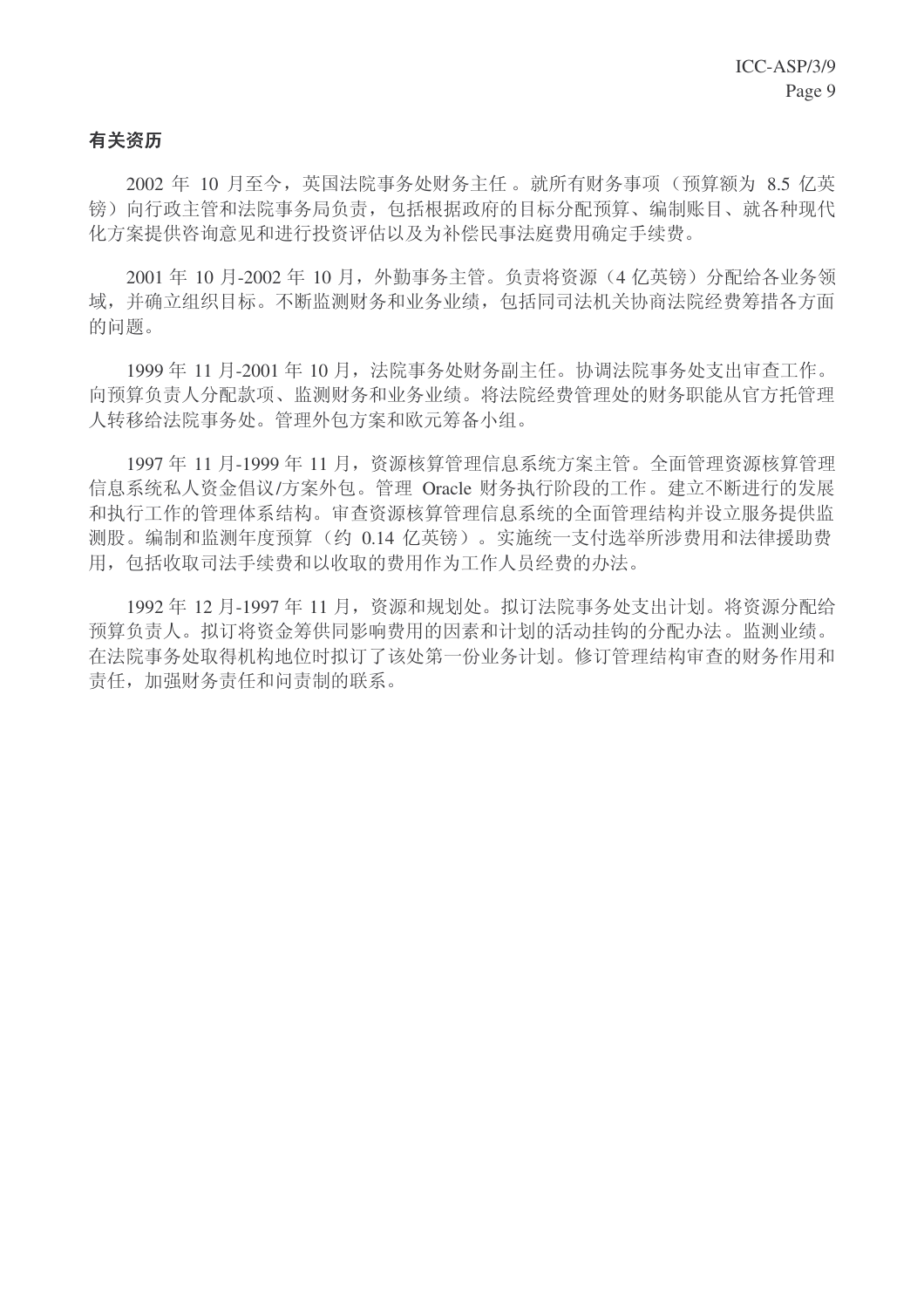#### 4. 穆万加,约翰(乌干达)

[原件:英文]

#### 信

谨告知乌干达政府决定提名约翰•穆万加先生为国际刑事法院 预算和财务委员会职位的 连任候选人。

JD 塞马姆杜•基卡勒马(答名)

外交部

#### 简历

出生日期: 1956年1月10日

国籍: 乌干达

专业资格: 联合王国特许执业会计师公会会员: 乌干达执业会计师机构成员。

当前职务: 乌干达审计长

#### 主要资历

1979 年在大不列颠毕业时为执业会计师, 1980 年 2 月加入库珀·莱布蓝德国际会计公司 (现称普华水道国际会计公司) 伦敦办事处。在该公司伦敦办事处工作了两年半、在赞比亚 办事处工作了七年,然后又到利降圭(马拉维)办事处工作三年,积累了广泛的国际和区域 经验。在赞比亚和马拉维执业时从 1987 年起成为库珀·莱布蓝德国际会计公司的合伙人。主 要工作是对公共和私营部门公司的审计、公司秘书事务和税务事项提供技术指导。这些公司 包括金融机构、种植园、准国营组织、多国公司、地方制造工业和服务业。职责包括确保维 持高级工作人员的专业、技术和管理技能及制定适当的专业工作标准。1994 年回到乌干 达, 接受为世界银行项目提供咨询的任务并成为司法部的成员。在丰富的经验中又增加了关 千中央和地方政府会计纪律和会计技能方面的经验。从 1994 年相任世界银行项目顾问以 后, 在政府内任第一线职务并主管核算局的业务组合: 作为总会计师在国际上代表乌干达。 2001年1月被任命为乌干达共和国审计长。

#### 历任职务

2001年1月至今: 乌干达审计长

作为乌干达共和国审计长, 主要职责是有效执行《宪法》条款第163条, 其中要求对乌 于达以及所有公职机构, 包括法院、中央和地方政府行政、大学、公用事业公司和议会法案 设立的机构的公共账户进行审计和提出年度报告。审计长是宪政职务, 由乌干达总统经议会 批准后任命。审计长办公室有350 名工作人员,大部分是分散在乌干达各地区办公室的技术 人员。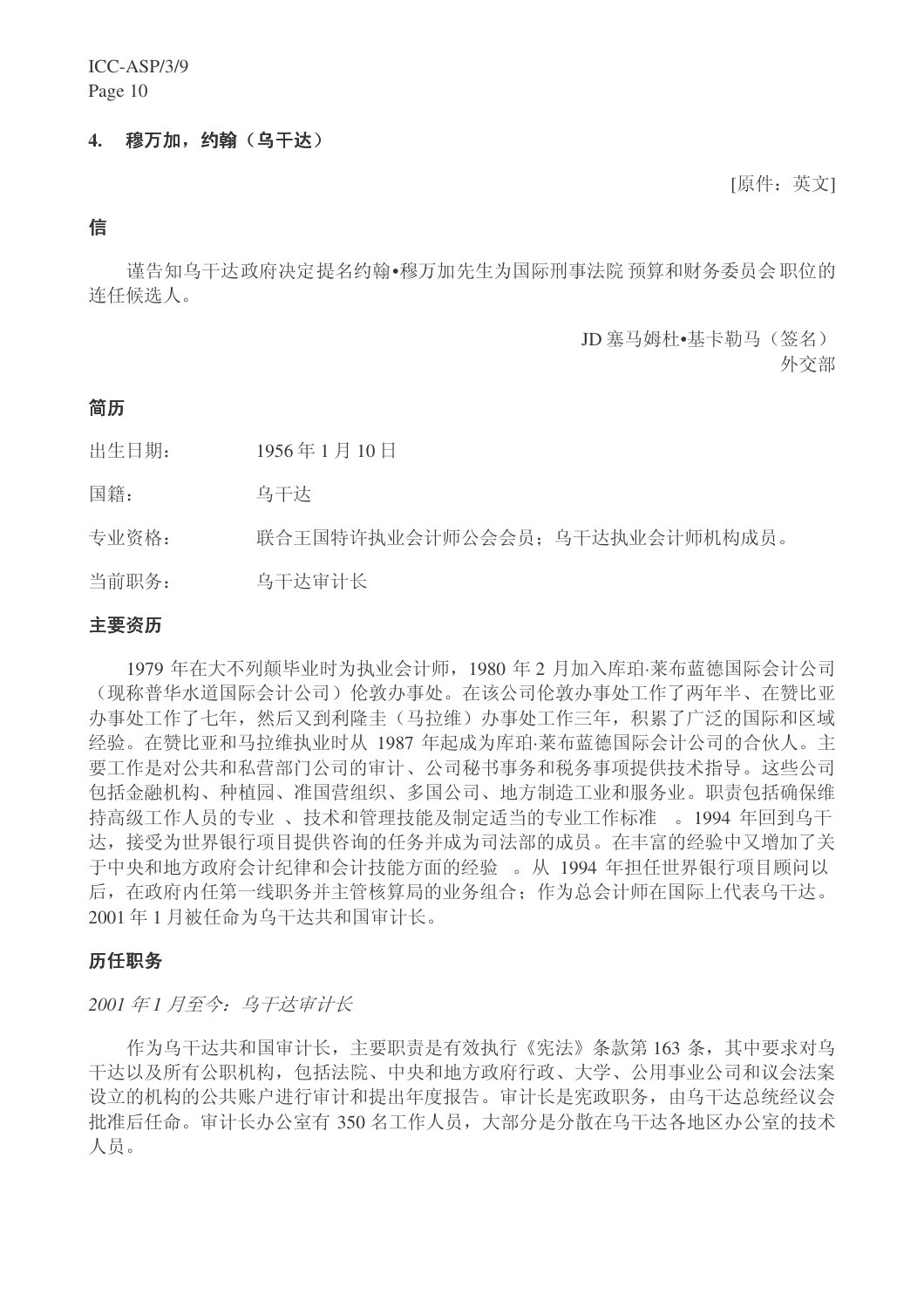*1994年11月-2000年12月31日* 

财政、计划和经济发展部。

职务:

- 国际审计顾问
- 代理专员/财务核算干事
- 代理核算主任

#### 自 1994年10月起

在世界银行开发协会第 2418-UG 号贷款项目下担任财政、计划和经济发展部政府经济 和财政管理项目国际审计顾问。负责设立政府内部审计部, 包括起草该部的职权范围、人员 结构和职务说明及最终面试和安置工作人员。还负责编制国际审计手册大纲。

#### 从 1996 年3 月起(仍在世界银行项目下)

再次担任专员/财务核算办公室的职务, 向财政部常设秘书/秘书提出报告。任务是确保 话当管理和控制乌干达的财政和确保其符合《宪法》和《公共财政法》。

从 1998 年9 月起 (仍在世界银行项目下)

再次担任新改组的财政、计划和经济发展部核算主任的职务,并作为国家总会计师在国 际上代表乌干达。核算局下设的各部门包括内部审计厅、财政检查局和财政核算办公室。

*1993* ᑈ *11* ᳜*-1994* ᑈ *8* ᳜

卢萨卡库珀·莱布蓝德国际会计公司, 管理顾问(审计)合伙人

作为项目合伙人,为赞比亚铁路、赞比亚国家建筑协会、非洲商业银行、赞比亚国家商 业银行和 Chibote 肉类有限公司等提供审计方面的技术指导 。根据赞比亚铁路最新财务报 表, 其年收入总额超过 2 500 万美元、固定资产超过 2 600 万美元 (700 赞比亚克瓦杳=1 美 元)。审计的外国/捐助者援助组织包括赞比亚联邦雇主组织、赞比亚联合教会和赞比亚大 学获得赞助的各个项目。

1990年6月-1993年7月

驻地合伙人,马拉维利降圭库珀·莱布蓝德国际会计公司

技术指导:

为各公司的审计、公司秘书事务和税务事项提供技术指导。一些重要客户包括投资贸易 和管理公司 (I.T.M.), 其周转金超过 5 400 万马拉维克瓦查 (7 马拉维克瓦杳 = 1 美元 (1993 年 6 月))、利降圭供水局(公用事业公司, 资产超过 1.87 亿马拉维克瓦杳)、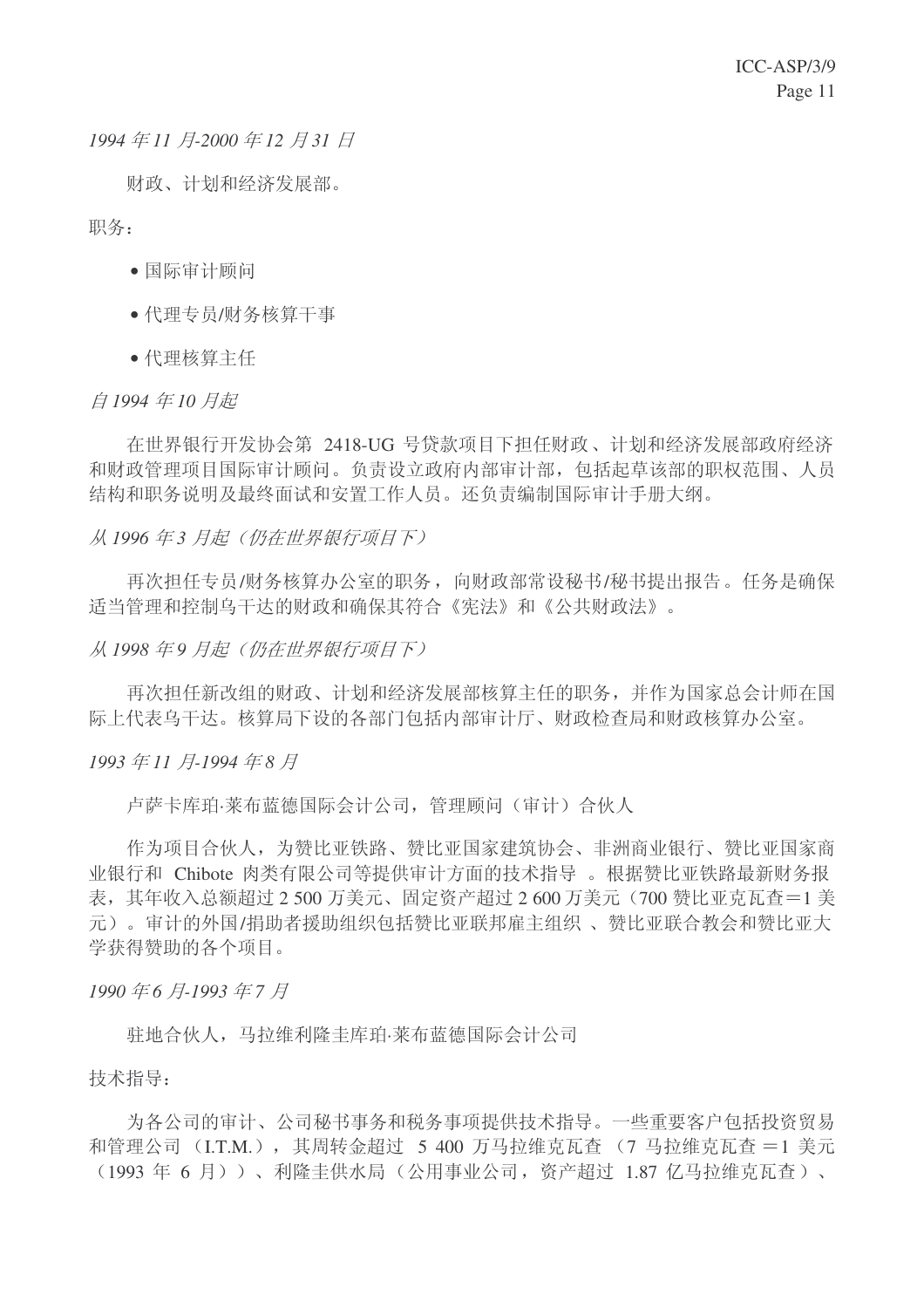ICC-ASP/3/9

Page 12

Maltraco 有限公司 (I.T.M.的子公司, 参与特许经销运土设备和重型卡车) 和参与公路和楼 房建筑的 WJ&RL Gulliver 公司。

税条:

税务工作包括对收入税的计算进行审查、为客户准备纳税申报、与税务部通信联系,索 取核准的评估; 就税务立法方面的发展和变化向客户和工作人员提供最新 资料、咨询和指 导。

#### 清算人:

担任八个烟草集团在清算事项方面的清算人和管理人。

行政:

在管理利隆圭办事处期间, 负责处理工作人员的行政事项。征用各个级别各种具有话当 能力的技术和专业人员,以便最有效地为公司客户的投资组合服务并达到和维持最高的专业 标准。将工作中实际所花时间与预计时间相比较是监督成本、对与客户谈判和商定的费用进 行最后分析的一个关键因素。

培训:

工作人员培训和发展是一项永恒的特点,因为在最适当时间的技术投入可提高最后产品 的效率和质量。在审计或执行一项任务过程中的在职培训(外勤培训)和在完成审计或任务 后的最后审查可确保工作人员在受到适当和不断监督的同时也不断得到培训。参加与布蓝太 尔办事处共同组织的内部培训课程并宣读了若干专题的论文: 协助工作人员发展审计、会计 和交流技能,特别是在个案研究和扮演角色的活动中。

与个别工作人员作出不太规范和非正式安排,为他们审查问题和技术提供指导。

*1989* ᑈ *6* ᳜*-1990* ᑈ *6* ᳜

合伙人(审计), 卢萨卡库珀.莱布蓝德国际会计公司。

这是一个由九名合伙人组成的办事处,分成审计税务、管理咨询、清算、会计和公司秘 书事务等部门。作为审计合伙人之一, 主要任务是提供审计方面的技术指导和维持专业标 准。

作为公司国家技术委员会的一名成员, 广泛参与颁发审计和会计准则, 并组织和参加内 部培训课程。

*1987* ᑈ *5* ᳜*-1989* ᑈ *6* ᳜

合伙人, 赞比亚基特韦库珀·莱布蓝德国际会计公司

作为一般事务合伙人,负责的工作包括审计、税务、公司秘书事务,并发展了公司的会 计和秘书部, 使其发挥具有更广泛基础的金融服务作用, 并将该部改名为企业服务组。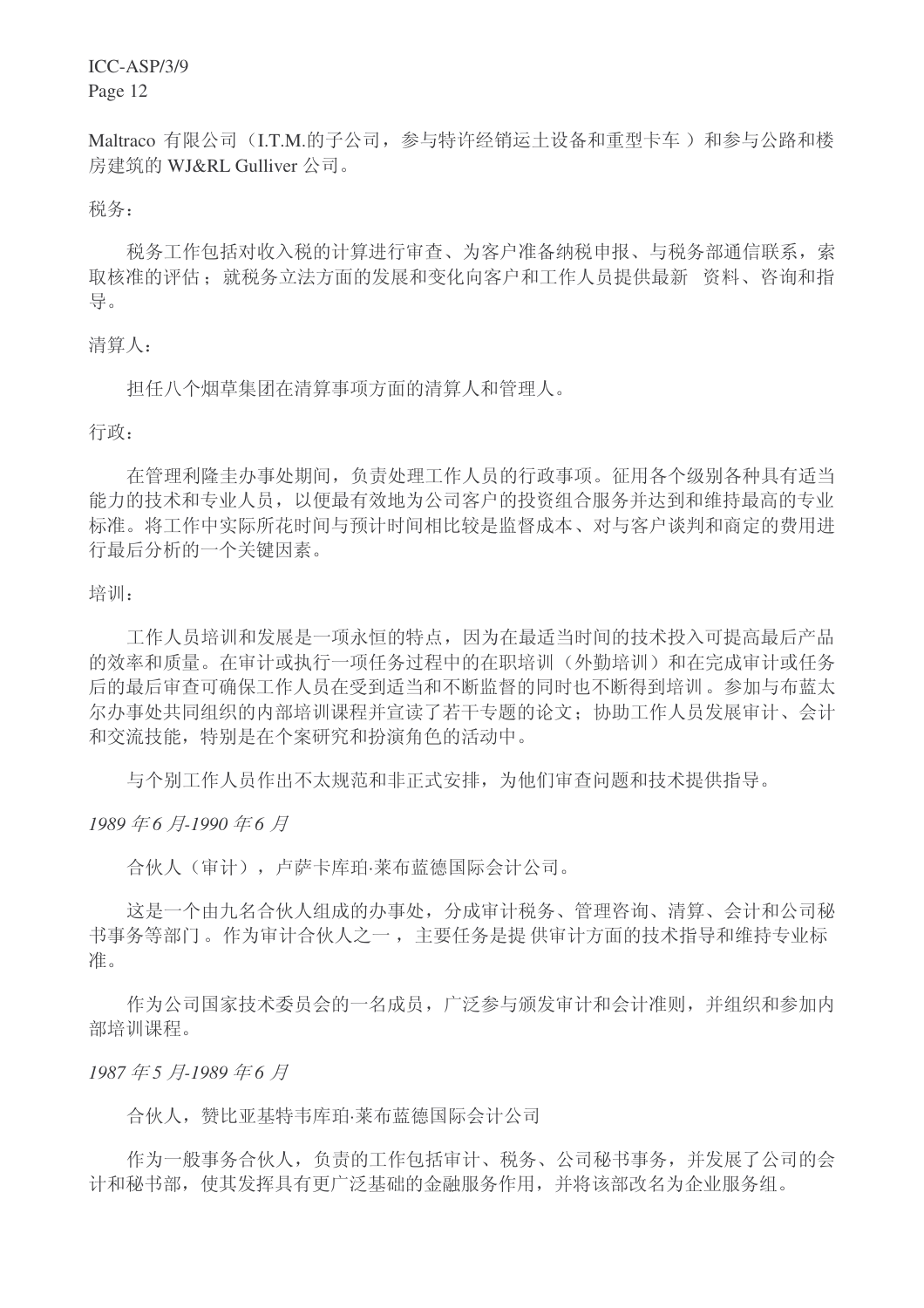1983年8月-1987年5月

库珀·莱布蓝德国际会计公司:

- 高级审计员
- 审计主管
- 经理兼高级合伙人特别助理

职责:

审计:

负责审计私营部门公司和准国营组织。这些公司的活动主要是制造业、零售和批发、建 筑、农业、运输、教会、旅馆和金融服务业。主要客户包括洲际旅馆有限公司、赞比亚国家 节约储金和赞比亚国家批发和销售有限公司、合约运输公司、石油工业和赞比亚国家商业银 行。

高级合伙人特别助理:

工作重心主要是新客户和未来客户 。此项工作需要编纂和分析数据 、准备各项财务报 告, 例如股票评价、现金流通预测、项目 / 企业风险评估及与金融机构的联系。

*1980* ᑈ *2* ᳜*-1982* ᑈ *11* ᳜

伦敦库珀·莱布蓝德国际会计公司

- 准高级人员
- 高级人员

作为伦敦办事处商业服务小组团队的一名成员, 从事过各项工作, 包括: 审计:

- 调杳
- ●准备法定核算和管理核算
- 处理公司秘书事务
- 编制各项财务报告

#### 社会/业余活动

扣仟的职务

• 国际刑事法院(荷兰, 海牙) 预算和财务委员会成员, 2003年至今。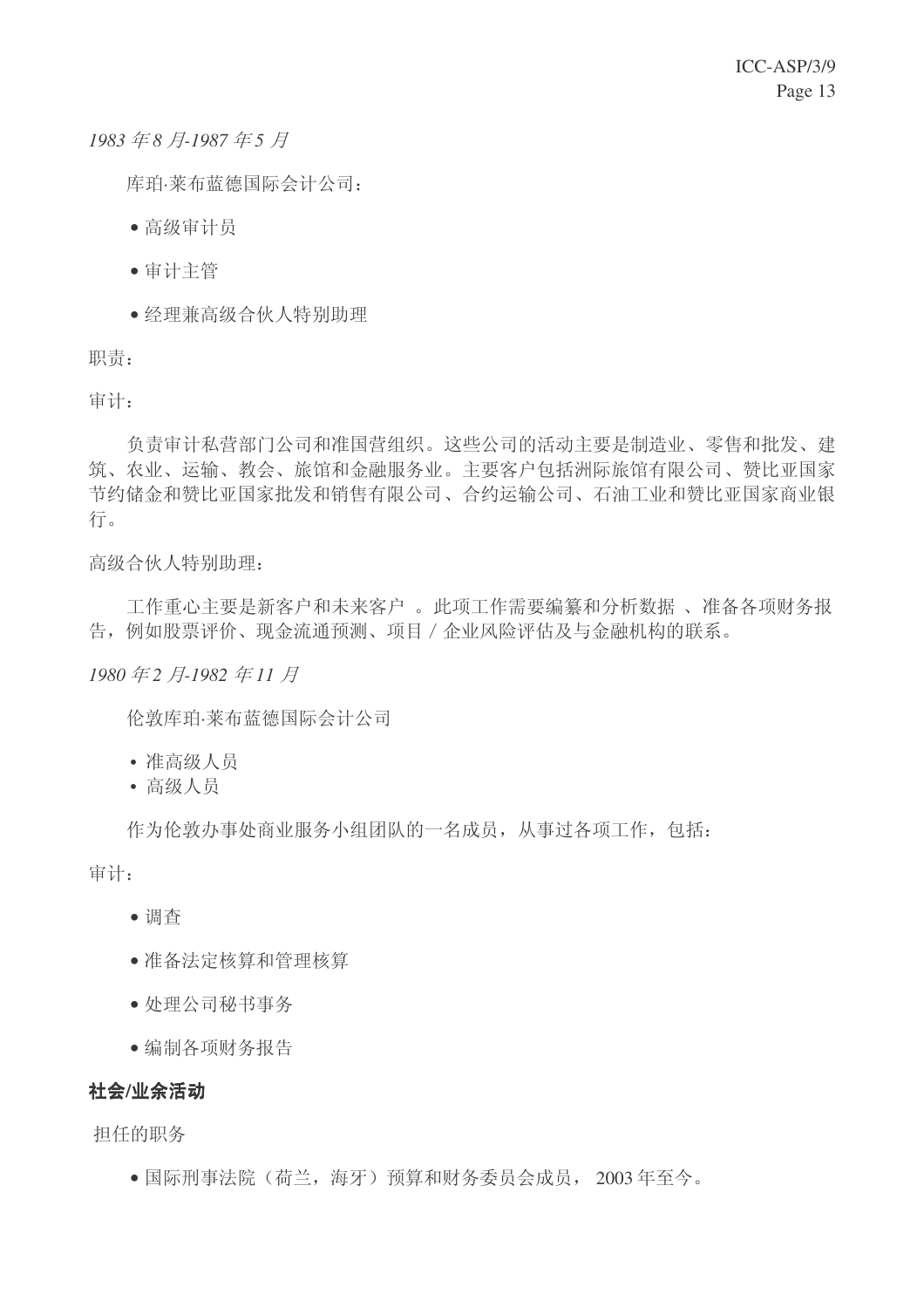ICC-ASP/3/9

Page 14

- 坎帕拉音乐学校非执行主任, 2003年至今。
- 乌干达执业会计师机构委员会当然成员, 1996年至今。
- 乌干达合作银行非执行局成员, 1996-1998 年, 主持执行局审计小组委员会。
- 马拉维利隆圭扶轮社成员, 1992-1993 年。
- 利隆圭高尔夫球俱乐部荣誉司库, 1992-1993年。
- 卢萨卡(赞比亚) 第十一次圆桌会议成员, 1984-1987 年。
- 卢萨卡(赞比亚)俱乐部(软式墙网球部)荣誉司库, 1986-1987年。
- 基特韦(赞比亚)和地区工商会荣誉司库, 1987-1988 年。
- 特许公认会计师公会赞比亚分会执行委员会成员, 1987年。
- 社会高尔夫球员和退休的软式墙网球球员。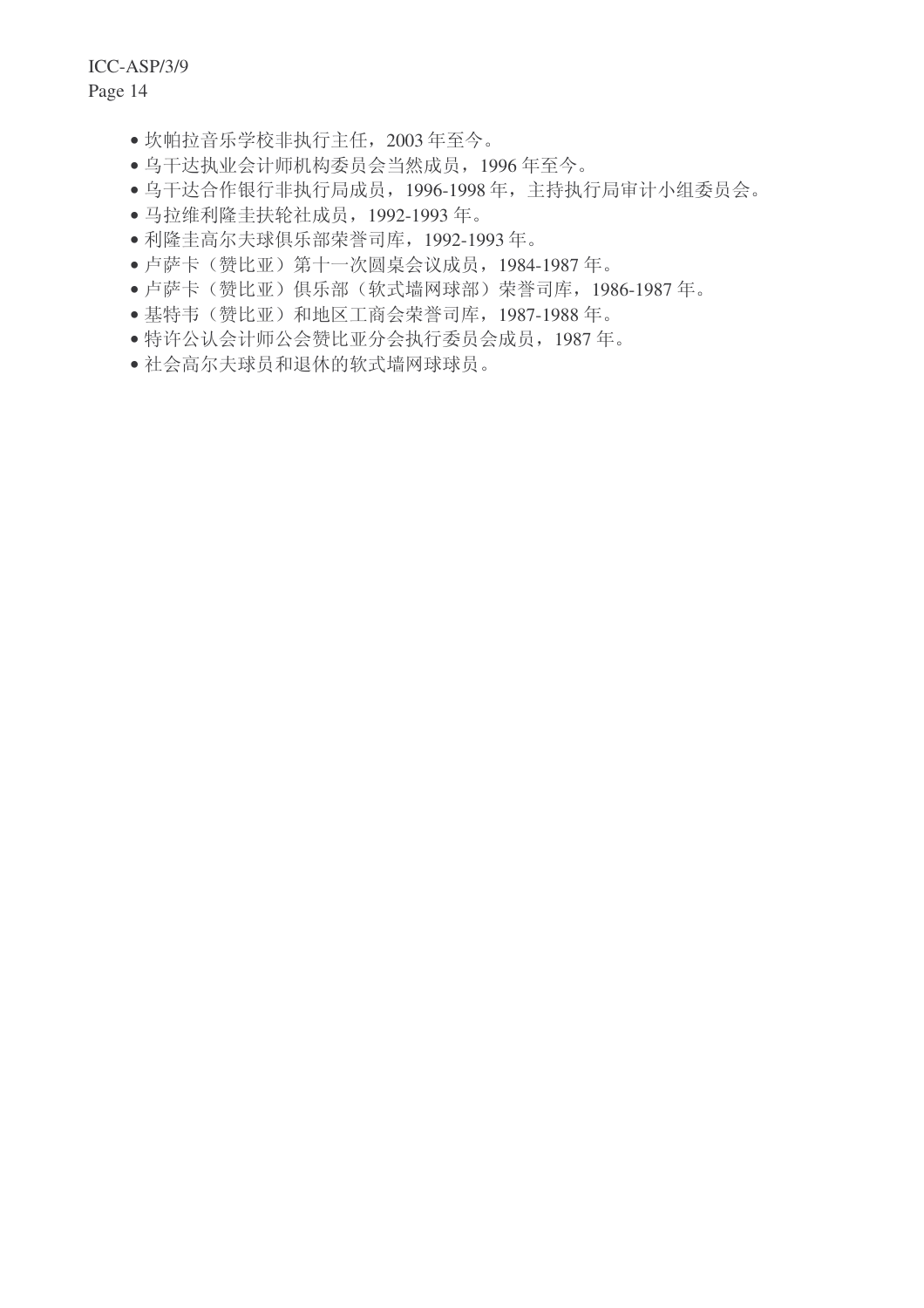#### 5. 帕施克,卡尔(德国)

[原件:英文]

#### 普通照会

德意志联邦共和国大使馆向国际刑事法院罗马规约缔约国大会秘书处致意,并荣幸地告 知, 德国联邦政府决定提名卡尔•帕施克先生为候选人, 参加将于2004年9月在海牙举行的 第三届缔约国大会期间进行的预算和财务委员会成员选举。

附上卡尔•帕施克先生的简历。

#### 简历

- 自 2003年: 国际刑事法院预算和财务委员会主席, 海牙
- 2002-2003 ᑈ ⊩ᮃ⡍ᢝᮃ⌆⧚џӮㅵ⧚乒䯂
- 1999-2000 年 柏林德国外交部负责内部组织的巡回大使
- 1994-1999年 纽约联合国主管内部监督事务副秘书长
- 1990-1994年 波恩德国外交部主管人事和管理司司长
- 1987-1990 年 德国驻华盛顿市大使馆特命公使兼副馆长
- 1984-1986年 德国常驻奥地利维也纳联合国和其他国际组织代表
- 1980-1984 年 被恩德国外交部发言人
- 1977-1980 ᑈ 偏ढⲯ乓ᏖՓ佚ᮄ䯏݀ӫџࡵখ䌲
- 1972-1977 年 波恩德国外交部初级外交官训练处处长
- 1968-1971 年 德国驻刚果民主共和国金沙萨大使馆政务参赞兼副馆长
- 1964-1968年 德国驻美国路易斯安那州新奥尔良领事馆领事
- 1960年 在慕尼黑大学和波恩大学攻读法律后进入德国外交部

卡尔•帕施克 1935 年生于柏林。已婚, 有两个成年子女。除了专业活动外, 他还是一个 爵士乐师和作曲家。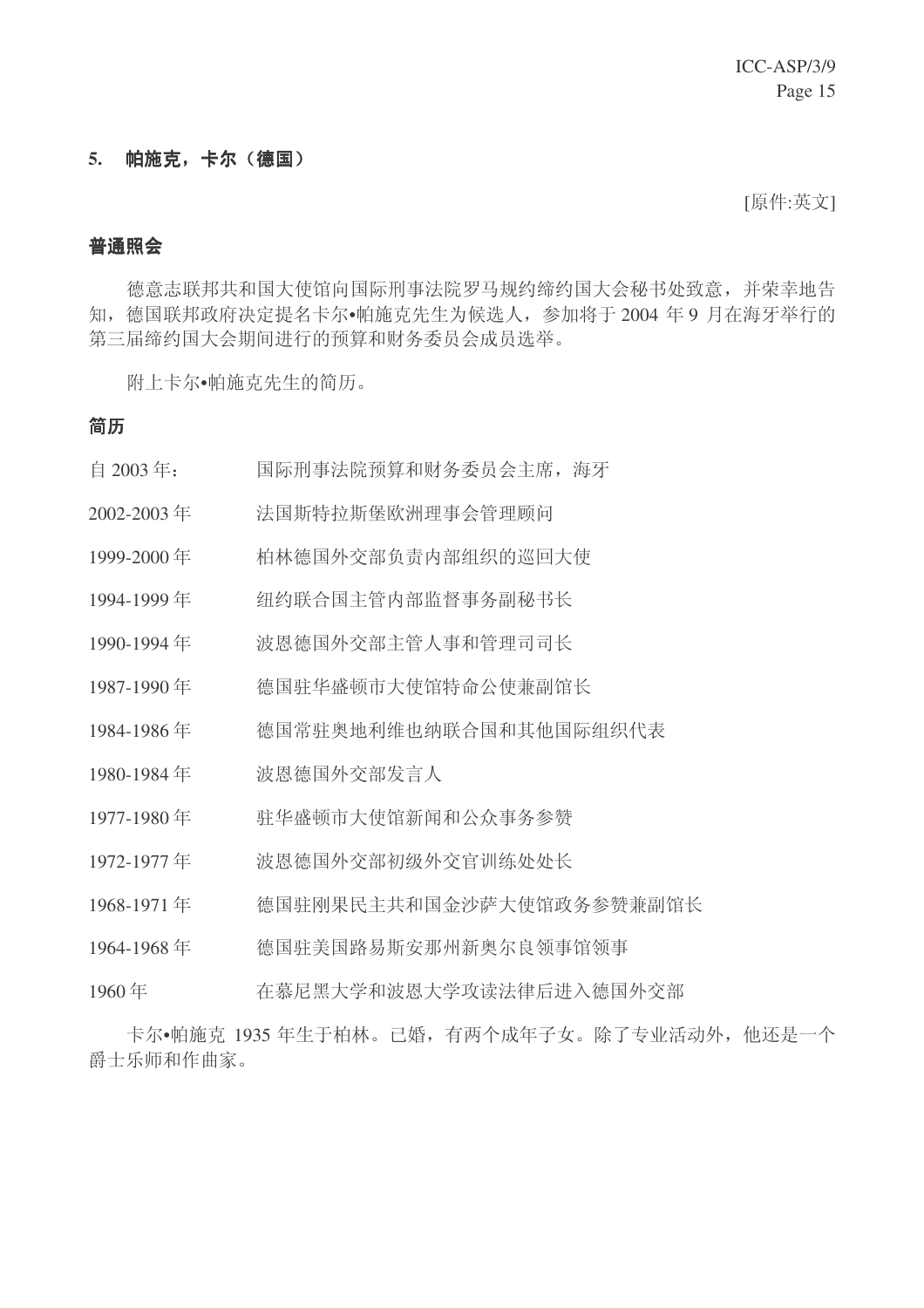#### 6. 斯坦布卡,伊娜(拉脱维亚)

[原件:英文]

#### 普通照会

拉脱维亚共和国外交部向国际刑事法院缔约国大会秘书处致意,并荣幸地提及 2004 年 3 月 31 日关于国际刑事法院罗马规约缔约国大会预算和财务委员会成员选举候选人提名的 照会,并谨告知,拉脱维亚政府决定提名伊娜·斯坦布卡博士为国际刑事法院预算和财务委 员会连任候选人。

斯坦布卡博士是公认的专家并具有国际一级财务经验,了解国际刑事法院的财务和行政 问题, 2003 年第一次当选为委员会成员。斯坦布卡博士是拉脱维亚共和国公用事业委员会 主席, 最近曾担任国际货币基金组织执行主任的顾问。她参与过世界银行、经济合作和发展 组织和欧洲委员会的项目。除具备专业知识外, 斯坦布卡博士还是一名教授和在经济学和金 融学方面大量出版物的作者。所附斯坦布卡博士的简历证明了她的资历。

#### 简历

出生日期和地点: 1952年10月8日, 里加

#### 学历:

| 1980年<br>专业资历 | 经济学毕业生                    |
|---------------|---------------------------|
| 1985年         | 研究员                       |
| 1991年         | 经济学博士                     |
| 1992年         | 经济学博士后                    |
| 1997年         | 拉脱维亚大学教授                  |
| 学位:           |                           |
| 1970-1975年    | 拉脱维亚大学经济学系, 专长: 经济学家--数学家 |
| 1980年         | 经济学博士生,圣彼得堡经济学和财政学院       |
| 1991年         | 攻读经济学博士后, 莫斯科财政学院         |

- 2003年至今 国际刑事法院预算和财务委员会成员
- 2001年–––––––––––公共事业委员会主席
- 1999-2001 年 国际货币基金会执行主任北波罗的海办事处顾问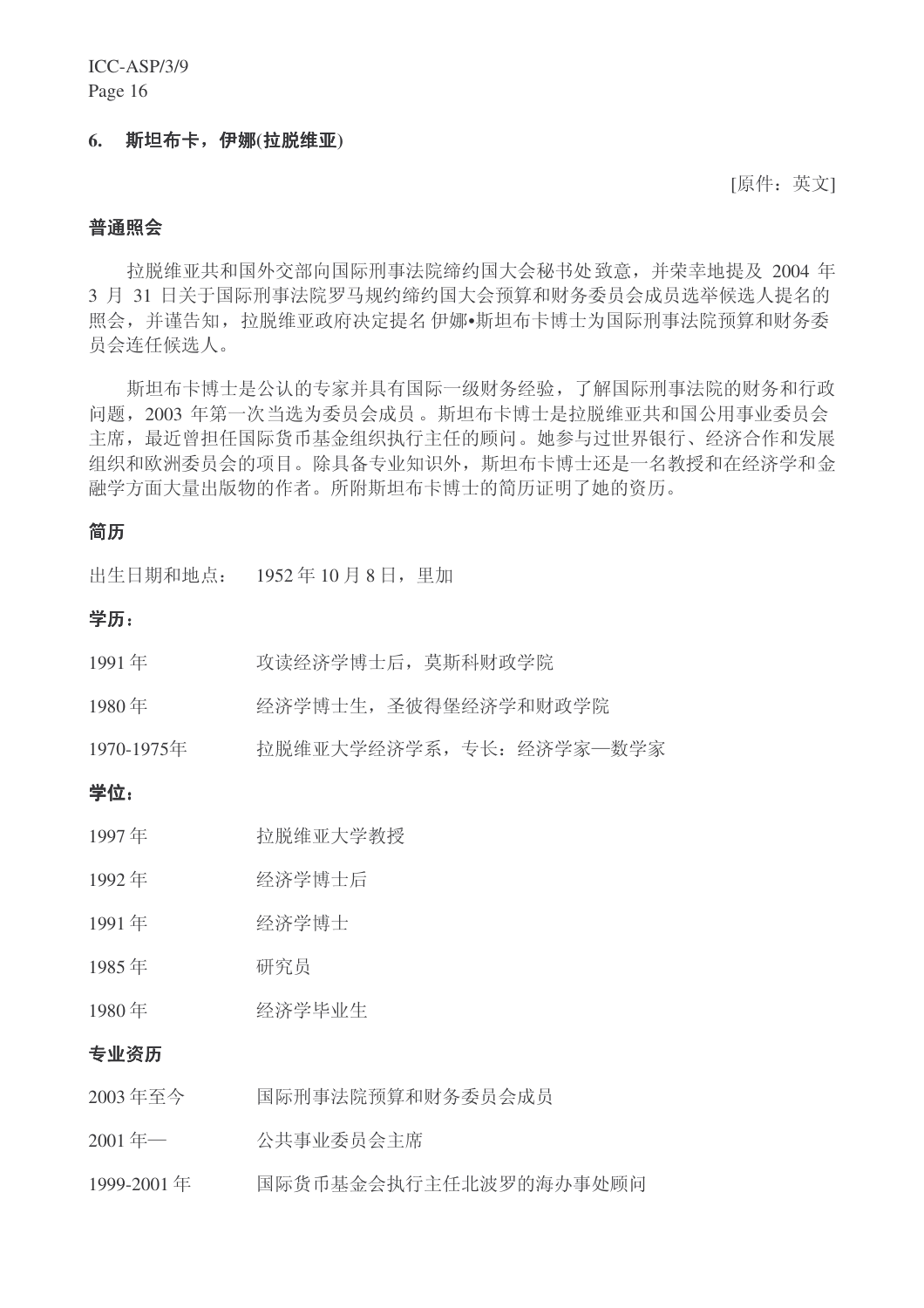1991-1999年 财政部经济分析和财政政策司司长

## 学术资历

- 1993 年至今 拉脱维亚大学,国际经济学和商业司宏观经济学教授
- 1975-1991年 经济学研究所, 拉脱维亚科学院——研究员, 司长
- 1993年 病兰银行东欧部访问研究员
- 1991年 病德堡大学计量经济学院访问研究员

## 获奖情况

1998年: 拉脱维亚科学院候补院士

䇁᭛˖ ᢝ㜅㓈Ѯ᭛ǃ㣅᭛ǃ֘᭛

## 对国际项目的研究和参与

- 联合国开发计划署, "Latvia. Human Development Report 2002/2003. Human Secruity", (2003, Riga), 作者。
- 经济合作和发展组织题为 "The Economics and Regulatory Environment for Trade in Services in the Transition Economies" (2002) 研究的顾问。
- 拉脱维亚欧盟协会研究 "Competitiveness of Latvia dnd promotion of comparative advantages" (2002)
- 经济合作和发展组织题为"Comparison of Developments in Fiscal Policy in the Baltics"研 究的顾问。 在"Baltic States – A Regional Economic Assessment" 上发表。经济合作和发 展组织, 2000年2月。
- 经济合作和发展组织题为"The Baltic States Economic Assessment" (1999)研究的顾 间。
- Trade Barriers Existing between Central European Countries and their Impact. PHARE program /program leader: Prof. Patrick Messerlin, France (1996).
- The Long-term Growth Prospects of the Central and Eastern European Countries in Relation with the Economic and Monetary Union". *EC DG II study /*project leader: Andries Brandsma/ (1996).
- 与国际应用系统分析研究所的 研究项目 "Impediments to Export in Small Transition Economies" 合作 (1995)。
- Economic Integration of the Baltic Countries and Eastern Europe in the World and European Economy/Leader of the project: Prof. Carl B. Hamilton, Sweden/(1995)
- The Political Economy of New States in Central and Eastern Europe and the Former Soviet Union, ESRC / project coordinator: Prof. Paul G. Hare, U.K. / (1995).
- Privatisation and Employee Ownership in the Baltic Countries, (ACE 1993) /project coordinator: Prof. Niels Mygind (Denmark).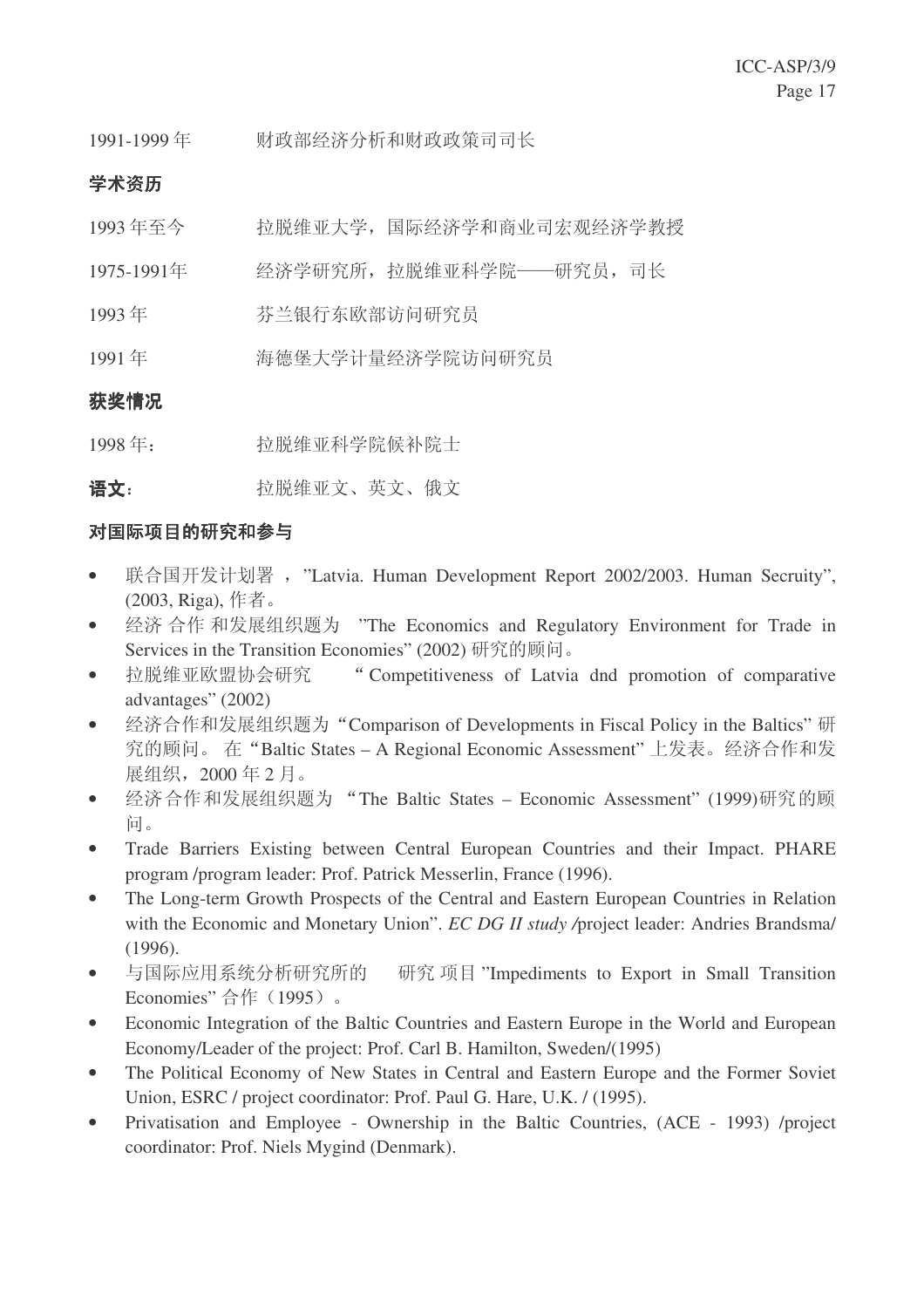- Adjustment and Growth in Eastern Europe (ACE-1993); Governance and Economic Performance in Eastern Europe" (ACE-1994); Financial Integration between the EU and the Transition Economies of Central and Eastern Europe" (ACE-1996) /project coordinator: Prof. Maxwell J. Fry, U.K.
- New Tax-system for Latvia in the Transition (Leader of the project Prof. Dr. Manfred Rose, Heidelberg University). - Ministry of Finance of Germany (1992).
- Monitoring of Selected Industrial Enterprises in the Initial Phase of Transition. World Bank (1992)

## 岀版物

- I.Šteinbuka, "Latvia: An inviting Market", ECTA Review 2004.
- I.Šteinbuka, "Exact methods in tariff regulation. Theory and practice." (in Latvian), published "Sarunas V", Sabiedriskais izglitibas fonds "Jauna akademija", Riga, 2004, 161-172.pg.
- I.Šteinbuka, "Fiscal policy in Latvia: the Past and the Future", published in scientific proceedings of international scientific conference "Strategic role of tax administration and customs in the development of national economy", editor, RTU izdevnieciba, Riga, 2003, 40-46. pg.
- I. Šteinbuka, J.Mikelsons "Preconditions for Information Society Development: How the Regulator Can Contribute", published "Information society and modern business", selected proceedings of international scientific conference, January 31 - February 1, 2003, Ventspils University College, 2004, Jumava, pp.273-279.
- R.Zile, I. Šteinbuka. Latvia on the way to the European Union. Finance and Development. IMF, June 2001, p.30.
- Latvia's Dilemma: Financing Accession Costs While Maintaining Fiscal Constraint. Transition, Transition Newsletter, The World Bank/The William Davidson Institute, Vol.12, no.1, 2001, pp.5-6.
- The Alignments of Latvian Economy in the Context of European Integration. Journal of Baltic Studies, XXXI/2, AABC, 2000. pp.193-204.
- Indicators of the Health of the Financial Sector. Statistika-2000, Latvijas statistiku asociacija. Riga, 2000, pp.71-75.
- R.Zile, I.Šteinbuka et al. Latvia Entering XXI Century: Economics, Finance. Integration. Edited by I. Šteinbuka. Riga, 2000.
- R.Zile, I.Šteinbuka (editor and co-author), et al. Latvia on the threshold of XXI Century: Economics, Finance. 1999, Riga, 151 pp. (in Latvian)
- Nordic Investments in the Baltic Business Frontier (co-authors: Harley Johansen, Folke Snickars). – Submitted to *Lexington Books*, under review for publication, 1999.
- Latvia on the Way to the EU: Economic Policy Convergence. In: *"Latvia and the European Union"* (ed. Barry Lesser), 1999, Dalhousie University, Canada, pp. 49-71.
- Middle-term economic strategy in context of the joining the European Union (co-author Remigijs Pocs). - *LR Ministry of Finance, LR Ministry of Economy, Bank of Latvia*, 1998, Riga, 167 pp.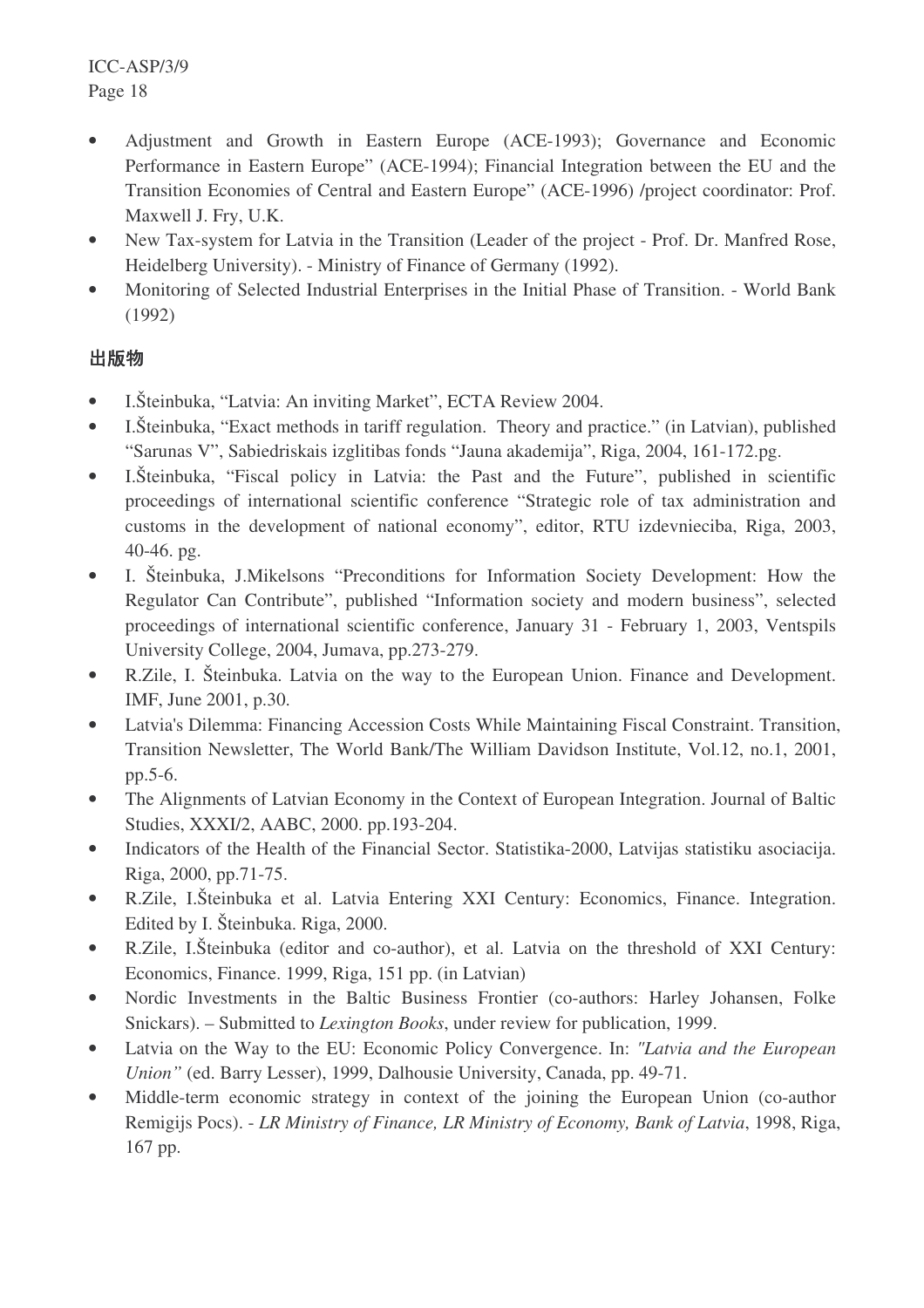- How close will we have approached Europe in 5 years? *Kapitals* (Riga), 1998, N 5, p.44, (in Latvian).
- Shady economy and uncollected taxes in Latvia (co-author Ieva Kodolina). *Proc. Faculty of Economics and Business Administration, Credit and Tax Politics, coll. 1*, 1998, Riga: University of Latvia, pp. 154-167 (in Latvian).
- Latvia: human development report. Chapter 1: team members. 1998, UNDP, Riga
- Country Studies: Latvia (co-author: Aleksandra Cirule). (Chapter in monograph *Trade Growth in Transition Economies. Export Impediments for Central and Eastern Europe,* ed. by Richard N. Cooper and Janos Gacs. IIASA) 1997, pp. 114-149.
- Comment on "The Global and Regional Outlooks in the Baltics" by Piritta Sorsa. Chapter in monograph*: Regionalism and the Global Economy: The Case of Central and Eastern Europe,* ed*.* by Jan J. Teunissen. FONDAD, The Hague), 1997. pp. 185-188.
- Economics of the Baltic States. *The Baltic Review*, 1997, vol.13, pp. 23-27.
- Latvia on the way to the European Union. *Ministry of Finance of the Republic of Latvia, Bulletin* No.2, 1997.
- Latvia: human development report. Chapter 1: team member, 1997, UNDP, Riga (in Latvian).
- Fiscal Adjustment in Latvia under Transition (co-author: Martins Kazaks). *Centre for Economic Reform and Transformation, Discussion Paper* No. 96/1. Heriot-Watt University, Department of Economics, Edinburgh.
- Foreign trade in Latvia: on the way to EU membership (co-author: Aleksandra Cirule). *Stockholm Institute of East European Economies, Working Paper* No. 115, October 1996.
- Case study: fiscal reform in Latvia. (Chapter in monograph: Seija Lainela, Pekka Sutela *The Baltic Economies in Transition*, Bank of Finland, 1995)
- Privatization in Latvia and the role of employee ownership. (Chapter in monograph: *Privatization and Financial Participation in the Baltic Countries*, Copenhagen business school. January 1995. Midterm results edited by Niels Mygind)
- Problems of macroeconomic stabilization and inflation control in Latvia. (Chapter in monograph *Baltic Regions and Baltic Links*, ed. by Lars Lundqvist and Lars Olof Persson, NordREFO 1995:2.)
- Factors and consequences of banking crisis in Latvia (co-authors: Edgar Sniegs, Martins Kazaks). – *Ministry of Finance of the Republic of Latvia, Bulletin* Nr. 2, 1995
- The way of reforms: first challenges and first results*. Ministry of Finance of the Republic of Latvia, Bulletin* Nr. 1, 1994
- Baltic States survey (Chapter in monograph *The Economic Consequences of Soviet Disintegration,* editor: J.Williamson, Washington, 1993).
- The Baltic's ways: Intentions, Scenarios, Prospects. *Review of Economics in Transition. Bank of Finland*. 08/1993
- Latvia in transition: first challenges and first results. *Review of Economics in Transition. Bank of Finland*. 08/1993
- Industry Policy in transition: the case of Latvia. *Review of Economics in Transition. Bank of Finland.* 08/1993.
- Economic and financial problems of environment protection in Latvia (Chapter in monograph: *Baltic Sea Region Environmental Protection*, University of Göteborg, 1992).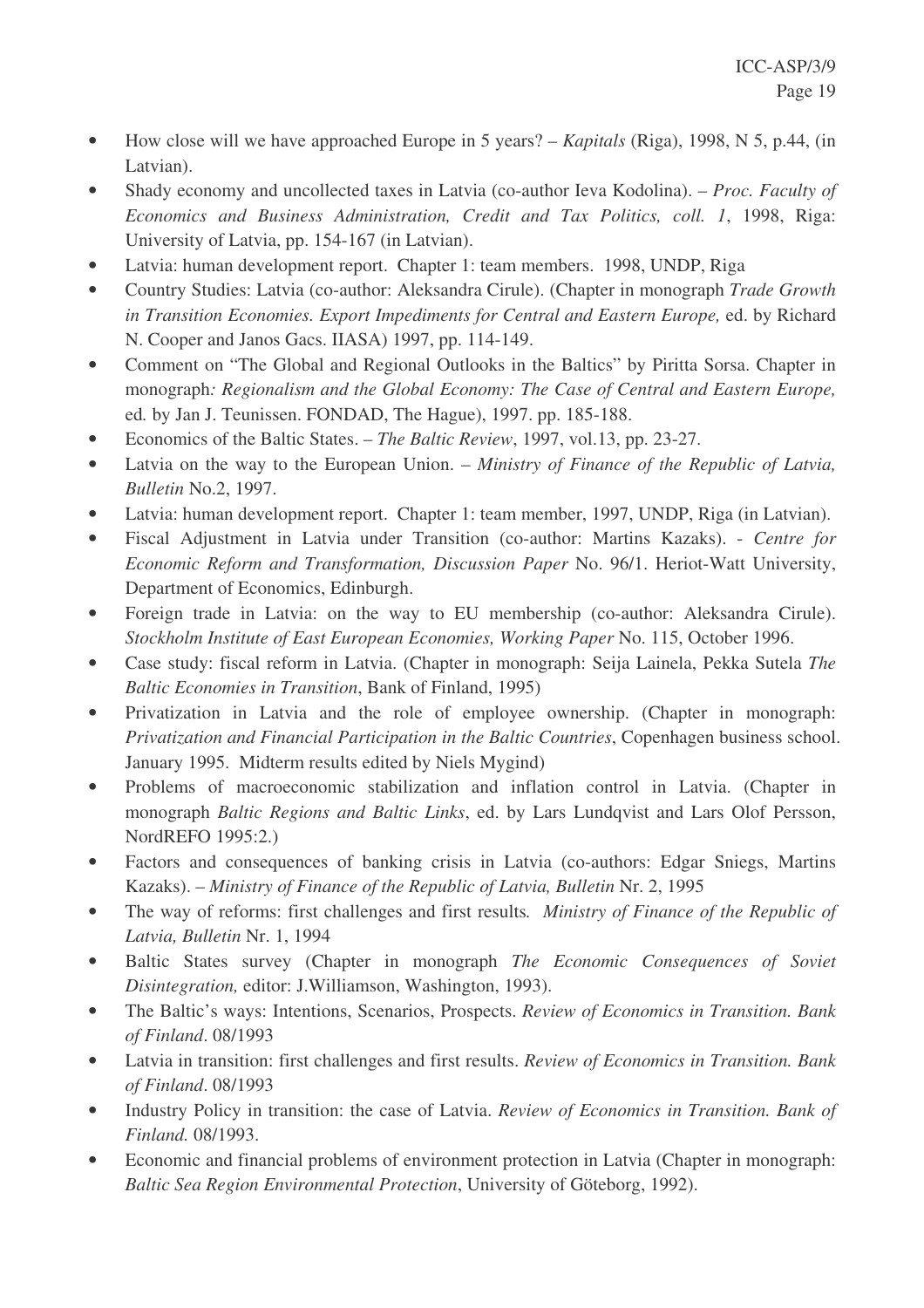#### 7. 蒂勒曼斯, 米歇尔-艾蒂安(比利时)

[原件: 法文]

#### 信

根据 2002 年 9 月 3 日的 ICC-ASP/1/Res.5 号决议, 关于国际刑事法院罗马规约缔约国大 会预算和财务委员会成员选举候选人的提名及将在今年9月缔约国大会第三届会议期间进行 的选举,我荣幸地告知,比利时政府决定提名米歇尔-艾蒂安·蒂勒曼斯先生为填补 2005-2008年期间分配给西欧集团和其他政府的两个席位中的一个席位的候选人。

附上米歇尔-艾蒂安•蒂勒曼斯先生的简历,他的简历足以证明他具有国际上公认的在财 务问题方面的声望和经验。

> 计•马利•努瓦赫法利兹(签名) 比利时驻荷兰大使

> > [原件: 英文/法文]

#### 简历

蒂勒曼斯先生系比利时国籍。

蒂勒曼斯先生是一名在与国际组织有关的预算和行政问题上拥有公认地位的专家。

出生日期和地点: 1962年4月25日, 拉巴斯。

#### 学历

1986-1987年 布鲁塞尔乌赫耶大学公司法和税法研究生学位。

1981-1986 年 〔 比利时鲁汶-拉-诺夫天主教大学法学学士。

#### 专业训练

1990年10月-1991年3月 欧洲联盟委员会培训期——第16局——金融法和公司法。

#### 外交生涯

- 2003-2005年 国际刑事法院罗马规约缔约国大会预算和财务委员会成员。
- 2002-2003年 联合国大会(第57届会议)第五委员会副主席。
- 2002 ᑈ 㘨ড়Ӯ䌍ྨਬӮ៤ਬDŽ
- 2000 年至今 不上 比利时常驻联合国代表团一等秘书 (行政和预算事务)。